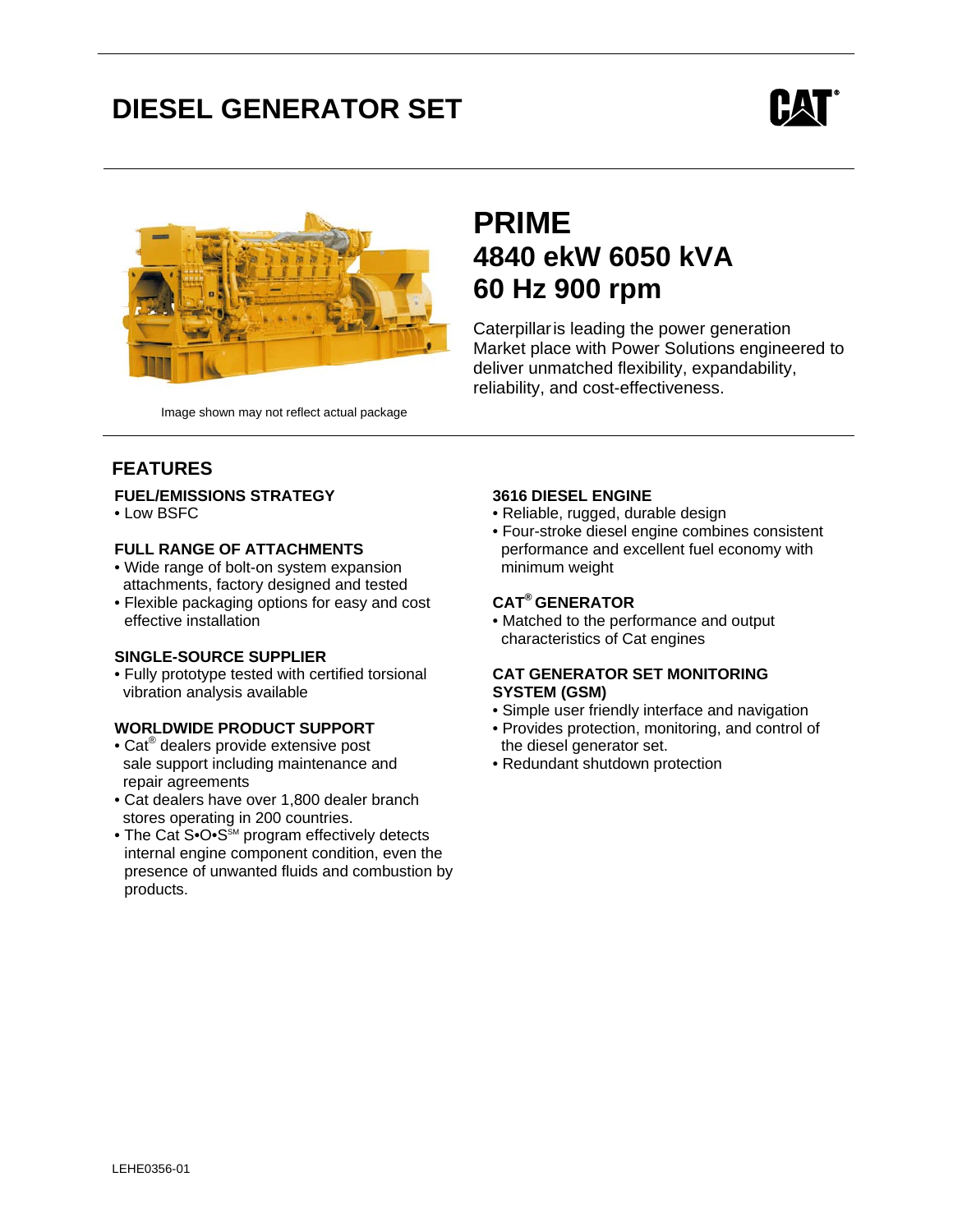

# **FACTORY INSTALLED STANDARD & OPTIONAL EQUIPMENT**

| System                 | Standard                                                                                                                                                                                                                                                                                                                                                       | Optional                                                                                                                                                              |
|------------------------|----------------------------------------------------------------------------------------------------------------------------------------------------------------------------------------------------------------------------------------------------------------------------------------------------------------------------------------------------------------|-----------------------------------------------------------------------------------------------------------------------------------------------------------------------|
| Air Inlet              | • Aftercooler, fresh water, corrosion resistant coated<br>(air side)<br>• Air inlet shutoff<br>• Air Cleaner<br>· Breather, crankcase, top-mounted<br>· Turbocharger, engine oil lubricated                                                                                                                                                                    | [ ] Soot Filter<br>[ ] Air cleaner Louver Assembly<br>  Vertical Support Bracket<br>[ ] Heavy Duty Air Cleaner<br>[ ] Air Inlet Adapter<br><b>Boost Control Valve</b> |
| Cooling                | • Engine coolant water drains<br>• Front Mounted Turbos<br>• Three-bundle oil cooler.<br>• Water Temperature Regulator<br>• Jacket Water Thermostats                                                                                                                                                                                                           | [ ] Heat Exchanger for single circuit<br>[ ] Heating Aids<br>[ ] Cooling System Aids<br>[ ] Auxiliary Water Pump<br>[ ] Expansion Tank                                |
| Exhaust                | • 457 mm (18 in) Cat bolt pattern<br>· Dry, gas tight, exhaust manifold<br>· Includes adapter, flexible exhaust fitting                                                                                                                                                                                                                                        | [ ] Flexible Exhaust Fittings<br>[ ] Weld Flange and Related Hardware                                                                                                 |
| Fuel                   | • Simplex or Duplex                                                                                                                                                                                                                                                                                                                                            | [ ] Fuel Priming Pump<br>[ ] Duplex Primary Fuel Strainer<br>[ ] Fuel System Connections                                                                              |
| Generator              | • Custom Generator Per Generator Data Sheet<br><b>Completed by Dealer</b>                                                                                                                                                                                                                                                                                      | [ ] 3 Phase, six leads, WYE<br>[ ] Class F insulation<br>[ ] Bus bar connections<br>[ ] Winding temperature detectors<br>[ ] Anti-condensation space heaters          |
| Governor               | • UG Actuator                                                                                                                                                                                                                                                                                                                                                  | [] Electronic/ Actuators<br>[ ] Digital Programmers<br>[ ] Battery Backup/Power Supply<br>$[$ 1230 UA<br>[ ] 723 Plus<br>[] EGB Actuator                              |
| Lube                   | • Centrifugal oil filters with single shutoff<br>· Service side engine mounted on cylinder block<br>inspection covers<br>. Wet oil sump. Includes engine-driven main lubrication<br>pump, installed oil lines, engine-driven oil pump and<br>oil pan.<br>• Oil filler and dipstick<br>· Valve, oil pressure regulating<br>· Valves, crankcase explosion relief | [ ] Oil Pan Drain valve<br>[ ] Lube ANSI adapter (Emergency Connection)                                                                                               |
| Mounting               | · Damper, torsional vibration<br>• Engine and Generator Mounting                                                                                                                                                                                                                                                                                               | [ ] Isolator<br>[ ] Spring type vibration isolator<br>[ ] Vertically Restrained<br>[ ] Non-vertically Restrained                                                      |
| Starting /<br>Charging | • Vane type air starter<br>. Two motors, engine mounted at rear, on left side<br>• Includes air silencer<br>• Line Group for Single Point Custom Connection                                                                                                                                                                                                    | [ ] Pressure Reducing Valve<br>[ ] Compressed Air Flex Hose<br><b>Turbine Type Air Starters</b><br>[ ] Redundant Air Starters                                         |
| General                | · Paint, Caterpillar yellow<br>· Pumps, gear driven: fuel, oil, jacket water,<br>aftercooler/oil cooler water                                                                                                                                                                                                                                                  | [ ] Custom Paint Colors                                                                                                                                               |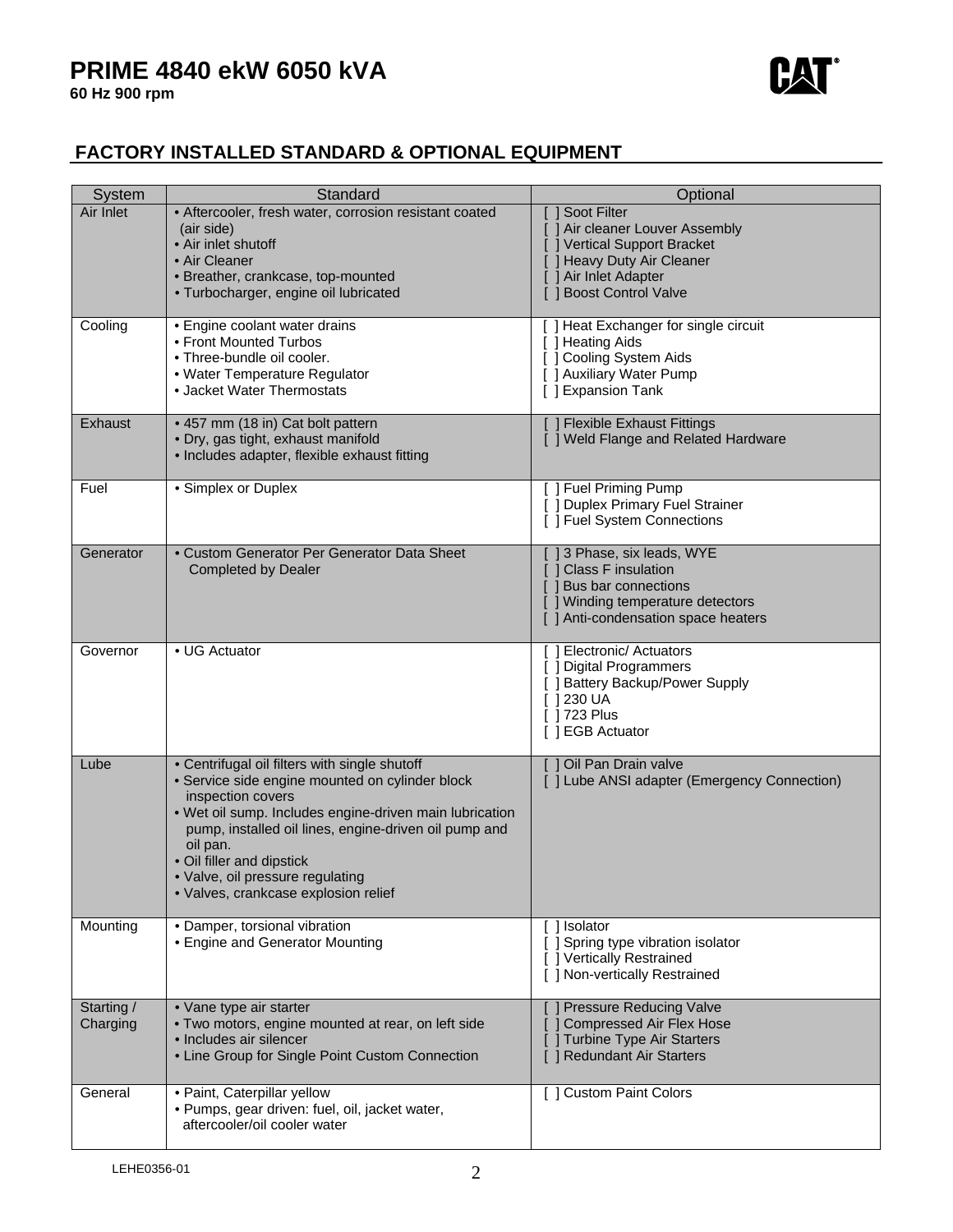

# **60 Hz 900 rpm**

### **SPECIFICATIONS**

#### **CAT GENERATOR**

| Number of bearings Two Bearing              |                   |
|---------------------------------------------|-------------------|
| Insulation Normal Class F or H              |                   |
|                                             |                   |
| Over speed capability - % of rated125%      |                   |
|                                             |                   |
| Voltage regulator 3 phase sensing with load | adjustable module |

### **CAT DIESEL ENGINE**

3616, V-16, 4 stroke, water-cooled diesel

| Displacement per cylinder18.5L (1127 in <sup>3</sup> ) |  |
|--------------------------------------------------------|--|
| Total Displacement296L (18,032 in <sup>3</sup> )       |  |
|                                                        |  |
|                                                        |  |
| Fuel systemDirect Unit Injection                       |  |

#### **Generator Set Monitoring System (GMS)**

Features:

- 10 inch (254 mm) color monitor to display all engine parameters and alarm annunciation
- Annunciation of all engine shutdowns, alarms, and status points
- Start/prelube control switch, fuel control switch and emergency stop buttons
- Speed control switch with automatic changing to ball head control when a governor failure occurs, if ball head control is available. Contacts are available for customer use.
- Selection of local/remote control of engine
- Selection of idle/rated control of engine.
- Equipped for remote communication
- Four 4-20mA outputs (programmable)
- Relay contract signals to the remote monitoring system (summary shutdown, summary alarm, local operation/remote, engine running, PLC failure, fuel control and idle/rated).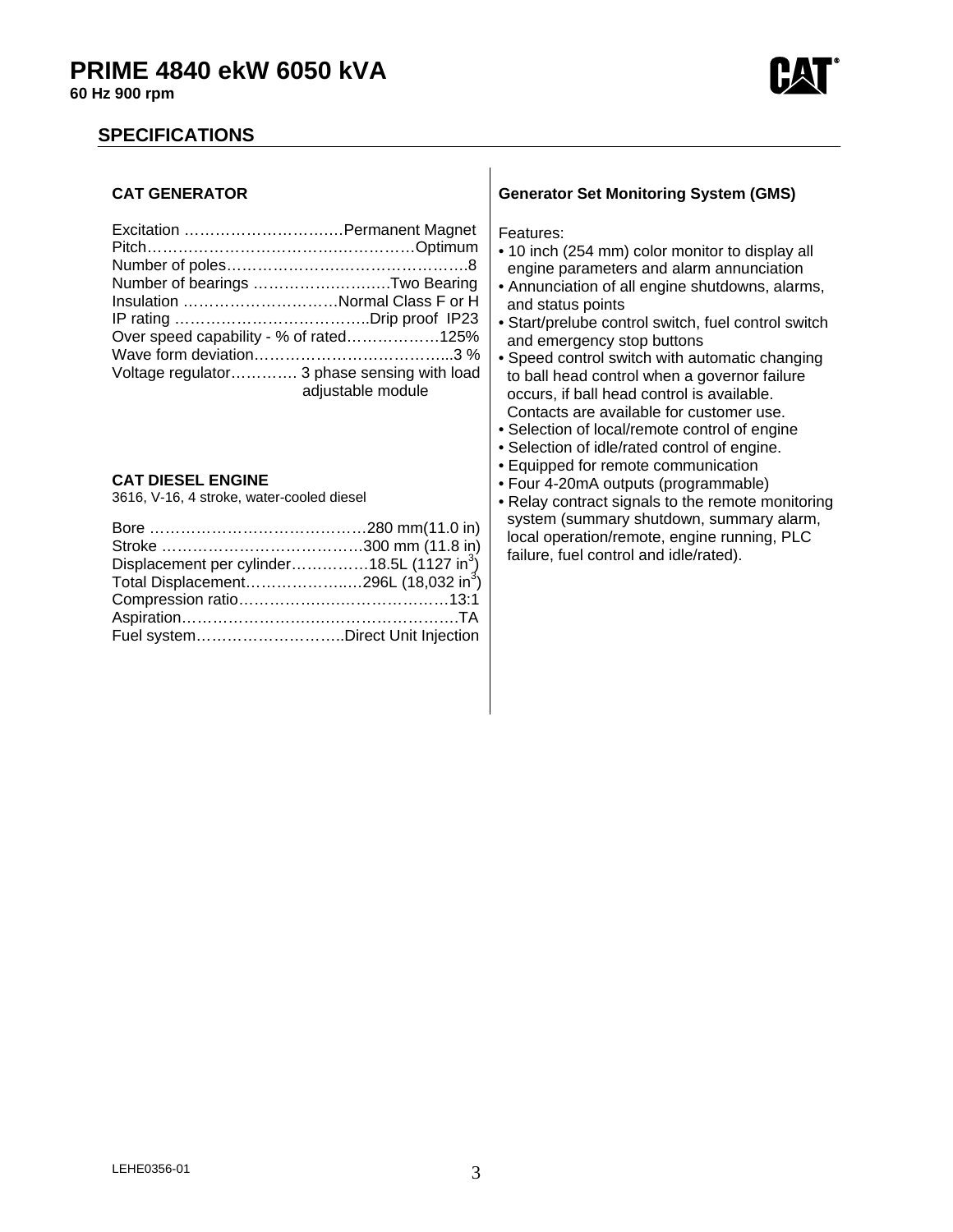

## **TECHNICAL DATA**

| Open Generator Set - 900 rpm/60 Hz                                                                                                                                                                                                                                                                                                                                                                                                                                  | <b>NOTES</b>                                       | <b>PRIME</b><br>DM5415-06                                                                                                                                                                              |
|---------------------------------------------------------------------------------------------------------------------------------------------------------------------------------------------------------------------------------------------------------------------------------------------------------------------------------------------------------------------------------------------------------------------------------------------------------------------|----------------------------------------------------|--------------------------------------------------------------------------------------------------------------------------------------------------------------------------------------------------------|
| <b>RATING</b><br><b>Engine Power</b><br><b>Generator Power</b><br>Engine efficiency (ISO 3046/1)<br>Engine efficiency (nominal)                                                                                                                                                                                                                                                                                                                                     | (2)<br>(2)<br>(1)<br>(1)                           | 4920 bkW<br>4700 ekW<br>43.6%<br>42.3%                                                                                                                                                                 |
| <b>ENGINE DATA</b><br>Fuel Consumption (ISO3046/1)<br><b>Fuel Consumption (nominal)</b><br>Fuel Consumption (90% confidence)<br>Air Flow (@ 25°C, 101.3 kPaa)<br><b>Air Mass Flow</b><br><b>Compressor Outlet Pressure</b><br><b>Compressor Outlet Temperature</b><br><b>Inlet manifold Pressure</b><br><b>Inlet Manifold Temperature</b><br>Timing<br><b>Exhaust Stack Temperature</b><br>Exhaust Gas Flow (@stack temp, 101.3kPa)<br><b>Exhaust Gas Mass Flow</b> | (1)<br>(1)<br>(1)<br>(10)                          | 193.7 g/bkw-hr<br>197.5 g/bkw-hr<br>199.8 g/bkw-hr<br>467.6 m3/min<br>31298 kg/hr<br>227.5 kPa(abs)<br>170.2 °C<br>225.4 kPa(abs)<br>58.5 °C<br>16.5 °BTDC<br>420.5 °C<br>1056.4 m3/min<br>32277 kg/hr |
| <b>ENERGY BALANCE DATA (nominal)</b><br>Fuel Input Energy (LHV)<br>Heat Rej. To jacket water<br>Heat Rej. To atmosphere<br>Heat Rej. To oil cooler<br>Heat Rej. To EXH. (LHV to 25°C)<br>Heat Rej. To EXH. (LHV to 177°C)<br>Heat Rej. To aftercooler                                                                                                                                                                                                               | (1)<br>(4)<br>(5)<br>(6)<br>(4)<br>(4)<br>(7), (8) | 11634 KW<br>1005 KW<br>233 KW<br>545 KW<br>3820 KW<br>2384 KW<br>970 KW                                                                                                                                |
| <b>EMISSIONS</b><br>$NOx$ (as NO)<br>CO<br>THC (molecular weight of 13.018)<br><b>Particulates</b>                                                                                                                                                                                                                                                                                                                                                                  | (9)<br>(3)<br>(3)<br>(9)                           | 14.09 g/bkW-hr<br>0.64 g/bkW-hr<br>0.90 g/bkW-hr<br>0.13 g/bkW-hr                                                                                                                                      |

#### **CONDITIONS AND DEFINITIONS**

ENGINE RATING OBTAINED AND PRESENTED IN ACCORDANCE WITH ISO 3046/1 AND SAE J1995 JAN90 STANDARD REFERENCE **CONDITIONS** 

OF 25°C, 100 KPA, 30% RELATIVE HUMIDITY AND 150M ALTITUDE AT THE STATED AFTERCOOLER WATER TEMPERATURE.

CONSULT ALTITUDE CURVES FOR APPLICATIONS ABOVE MAXIMUM RATED ALTITUDE AND/OR TEMPERATURE. PERFORMANCE AND FUEL CONSUMPTION ARE BASED ON 35 API, 16°C FUEL HAVING A LOWER HEATING VALUE OF 42.780 KJ/KG

USED AT 29°C WITH A DENSITY OF 838.9 G/LITER. **NOTES** 

1) FUEL CONSUMPTION TOLERANCE. ISO 3046/1 IS 0, + 5% OF FULL LOAD DATA. NOMINAL IS ± 3 % OF FULL LOAD DATA.

2) ENGINE POWER TOLERANCE IS ± 3 % OF FULL LOAD DATA.

3) EMISSION DATA SHOWN ARE NOT TO EXCEED VALUES.

4) HEAT REJECTION TO JACKET AND EXHAUST TOLERANCE IS ± 10% OF FULL LOAD DATA. (heat rate based on treated water)

5) HEAT REJECTION TO ATMOSPHERE TOLERANCE IS ±50% OF FULL LOAD DATA. (heat rate based on treated water)

6) HEAT REJECTION TO LUBE OIL TOLERANCE IS ± 20% OF FULL LOAD DATA. (heat rate based on treated water)

7) HEAT REJECTION TO AFTERCOOLER TOLERANCE IS ± 5% OF FULL LOAD DATA. (heat rate based on treated water)

8) TOTAL AFTERCOOLER HEAT = AFTERCOOLER HEAT x ACHRF (heat rate based on treated water)

9) EMISSION DATA SHOWN ARE DRY AND NOMINAL VALUES.

10) TIMING BASED ON AFM INJECTORS.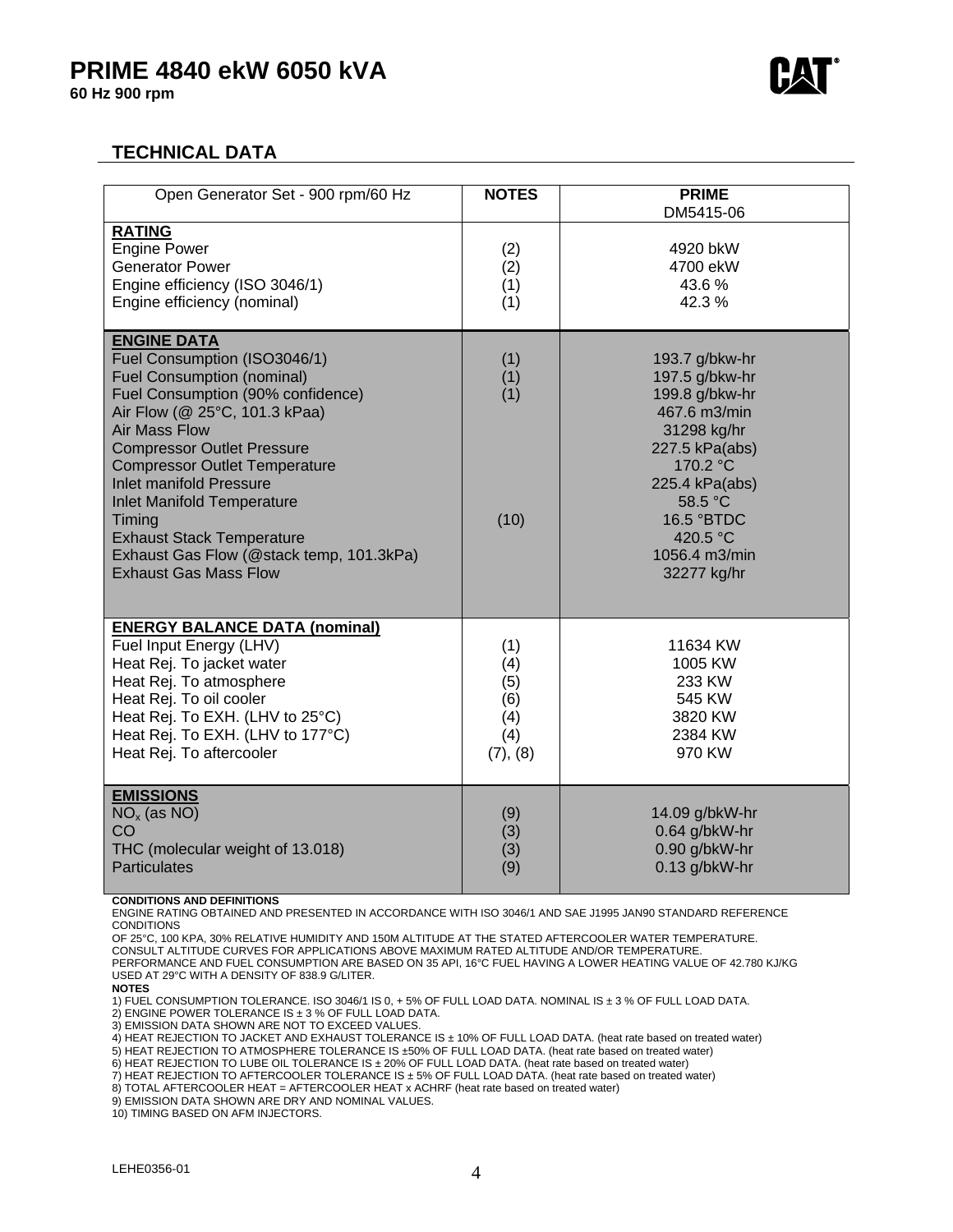**60 Hz 900 rpm** 



# **RATING DEFINITIONS AND CONDITIONS**

| Meets or Exceeds International Specifications: .<br>AS1359, CSA, IEC60034-1, ISO3046, ISO8528, NEMA<br>MG 1-22, NEMA MG 1-33, UL508A, 72/23/EEC,                                                                                                                                                                                                                                | Ratings are based on SAE J1349 standard conditions.<br>These ratings also apply at ISO3046 standard conditions                                                                                                                                                                                                                                                                            |
|---------------------------------------------------------------------------------------------------------------------------------------------------------------------------------------------------------------------------------------------------------------------------------------------------------------------------------------------------------------------------------|-------------------------------------------------------------------------------------------------------------------------------------------------------------------------------------------------------------------------------------------------------------------------------------------------------------------------------------------------------------------------------------------|
| 98/37/EC, 2004/108/EC                                                                                                                                                                                                                                                                                                                                                           | <b>Fuel Rates</b> are based on fuel oil of 35° API [16° C (60°                                                                                                                                                                                                                                                                                                                            |
| <b>Prime</b> – Output available with varying load for an<br>unlimited time. Average power output is 70% of the<br>prime power rating. Typical peak demand is 100% of the<br>prime rated ekW with 10% overload capability for<br>emergency use for a maximum of 1 hour in 12. Overload<br>operation cannot exceed 25 hours per year. Prime<br>power in accordance with ISO 3046. | F)] gravity having an LHV of 42 780 kJ/kg (18,390 Btu/lb)<br>when used at 29° C (85° F) and weighing 838.9 g/liter<br>(7.001 lbs/U.S. gal.). Additional ratings may be available<br>for specific customer requirements, contact your<br>Caterpillar representative for details. For information<br>regarding Low Sulfur fuel and Biodiesel capability, please<br>consult your Cat dealer. |